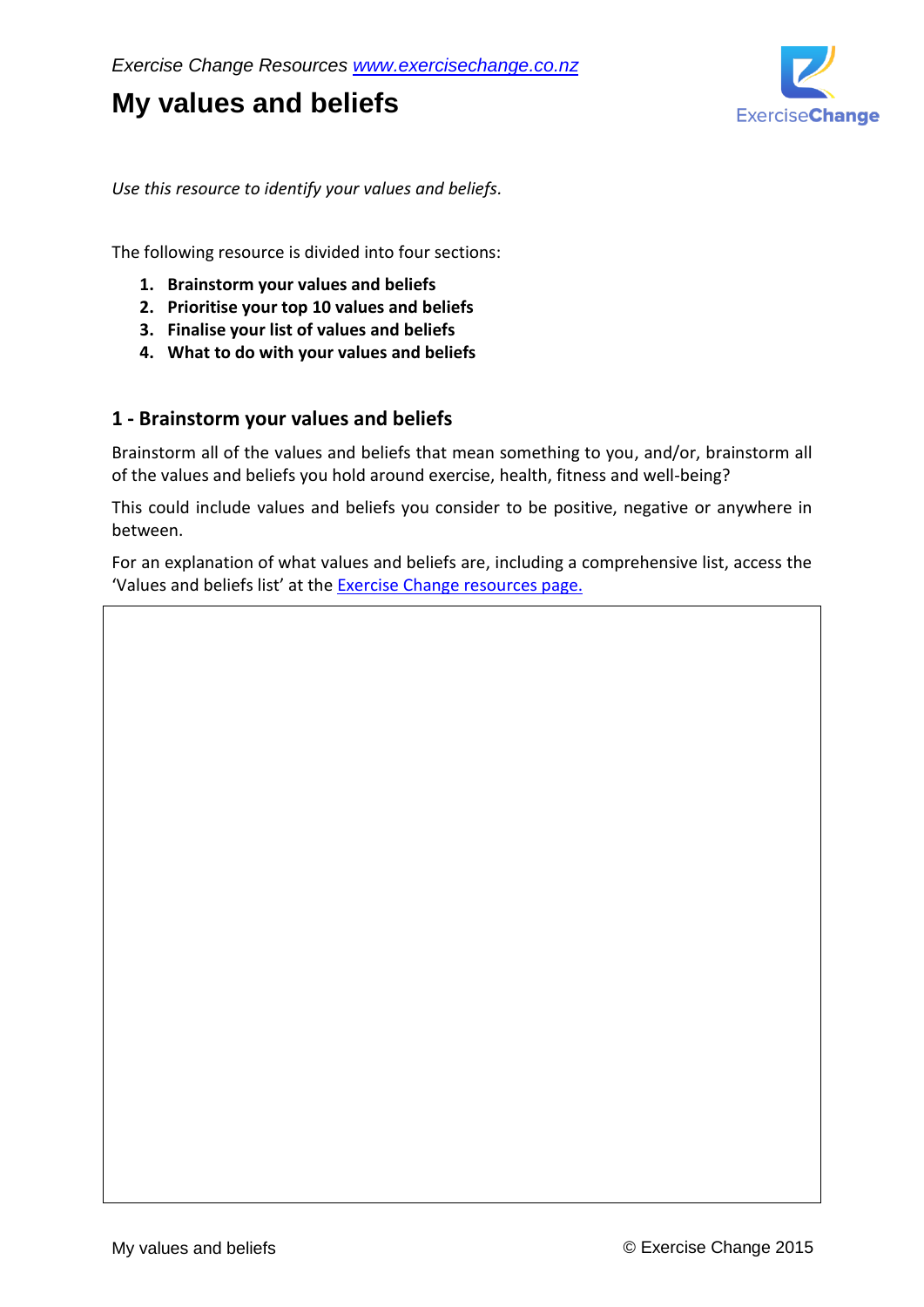# **2 - Prioritise your top 10 values and beliefs**

Review your list of values and beliefs and choose which ten are most important to you. Prioritise each value and belief, starting with the most important (no. 1) and finishing with the least important (no. 10). When you're done, consider your chosen top ten values and beliefs and answer the reflection questions.

| <b>Values</b>    | <b>Beliefs</b>   |
|------------------|------------------|
| $\underline{1},$ | $\underline{1}.$ |
| 2.               | 2.               |
| 3.               | 3.               |
| $\overline{4}$   | $\overline{4}$   |
| $\overline{5}$ . | 5.               |
| 6.               | 6.               |
| $\overline{7}$ . | $\overline{7}$ . |
| 8.               | 8.               |
| 9.               | 9.               |
| $10.$            | $10.$            |
|                  |                  |

## **Reflection questions**

 Which of your identified values and beliefs have either helped or hindered past change attempts? What makes you say this?

### **Positive (beneficial or helpful) values and beliefs**

 Which of these values and beliefs are helping you, or taking you towards where you want to be currently? What makes you say this?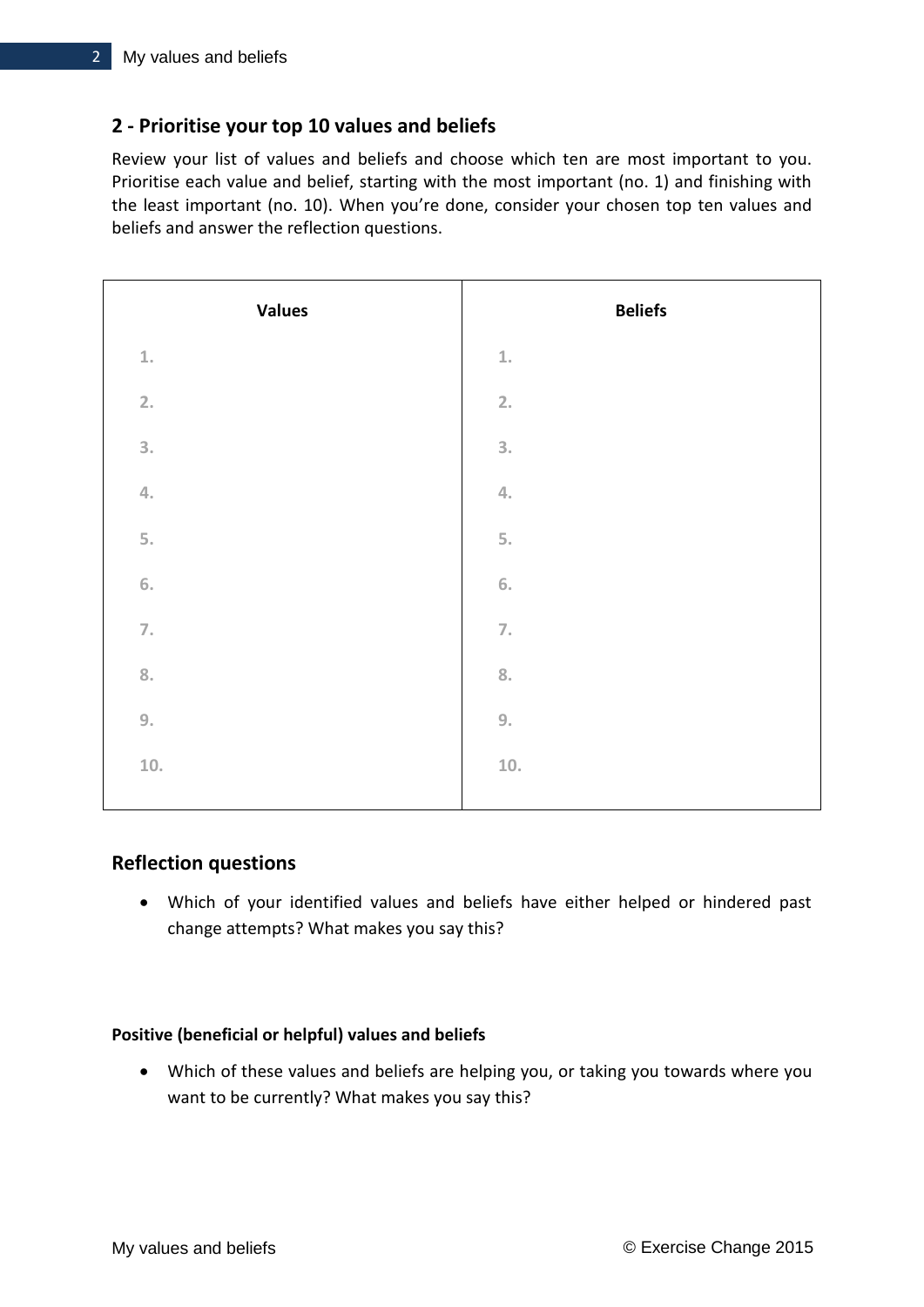How could you enhance these values and beliefs so as the positive impacts on your change attempt could be enhanced?

## **Negative (not so good or unhelpful) values and beliefs**

- Which of these values and beliefs are taking you away from where you want to be, or at the very least aren't helping you get to where you want to be? What makes you say this?
- How could you begin to address these values and beliefs so as the impact on your change attempt could be minimised?

## **Other values and beliefs that you would like to develop**

*Considering the change(s) you currently want to make…*

What additional values and beliefs would help you to get where you want to be?

| <b>Values</b> | <b>Beliefs</b>   |
|---------------|------------------|
| $1.$          | $\underline{1}.$ |
| 2.            | 2.               |
| 3.            | 3.               |
| 4.            | 4.               |
| 5.            | 5.               |
|               |                  |

How/why would these additional values help you get to where you want to be?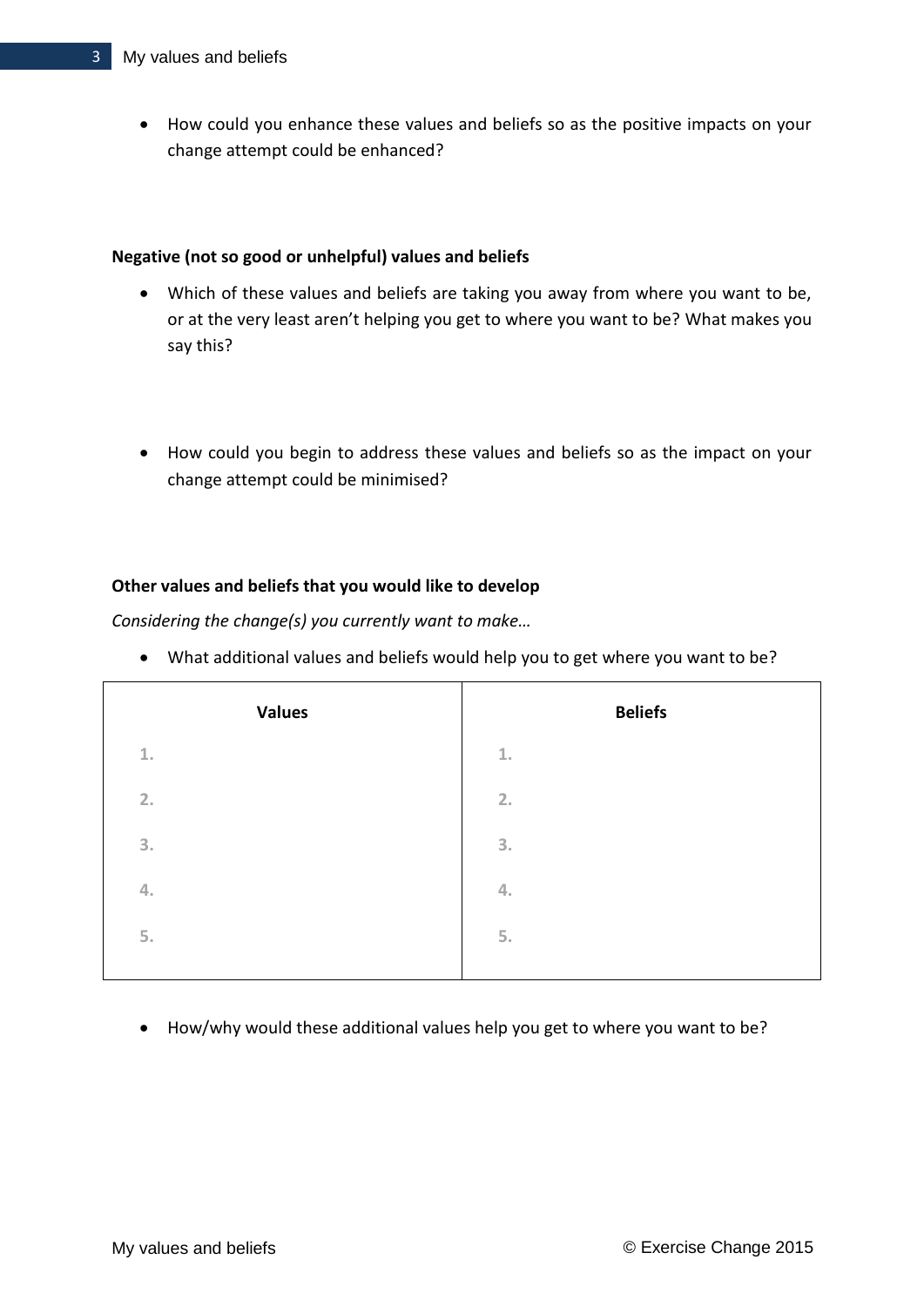# **3 - Finalise your list of values and beliefs**

Describe why each of your identified top ten values and beliefs are important.

Now that you have a list of values and beliefs that are important to you it is crucial you link them to what else is important in your life. Putting this into words will help you to strengthen and resolve your thinking around why these things are important in the first place and why they will help you to achieve your goals.

### **My top ten VALUES and why they're important**

An example of how you might write about a 'value' is as follows…

For the value 'DETERMINATION' you might write… '*By being determined now and in the future I will be able to maintain my motivation to exercise and finally achieve my exercise related goals.'*

| <b>VALUES</b>             | Why this VALUE is important |
|---------------------------|-----------------------------|
| $\underline{1}.$          |                             |
| 2.                        |                             |
| $\overline{3}$ .          |                             |
| $\mathcal{A}.$            |                             |
| 5.                        |                             |
| 6.                        |                             |
| $\overline{\mathbb{Z}}$ . |                             |
| 8.                        |                             |
| 9.                        |                             |
| 10.                       |                             |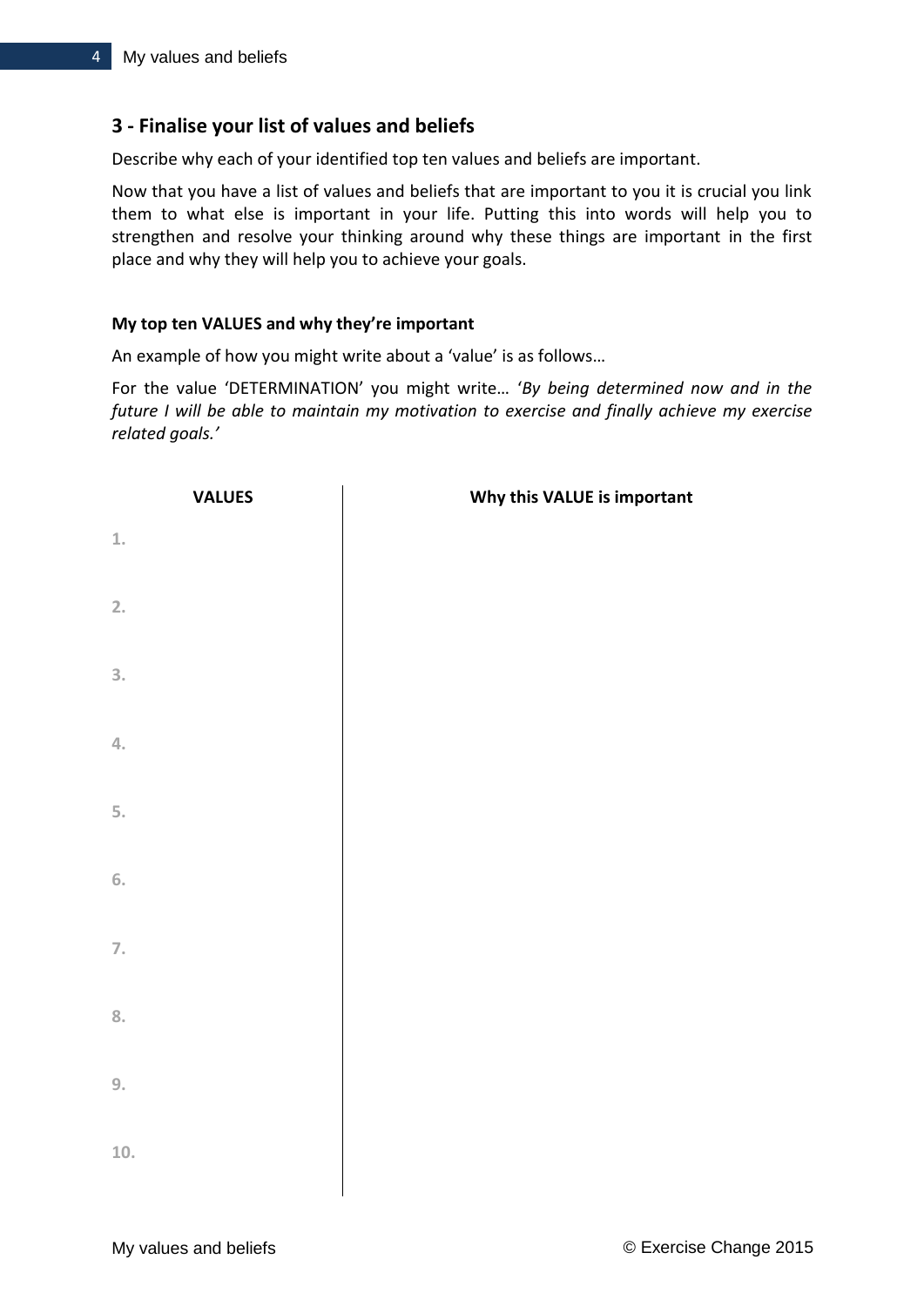## **My top ten BELIEFS and why they're important**

An example of how you might write about a 'belief' is as follows…

For the belief 'I WILL ALWAYS GET TO WHERE I WANT TO BE' you might write… '*By thinking this way I will remain positive and focused even when my motivation is waning. This means instead of quitting like I've done in the past I will be able to get through these tough patches.'*

| <b>BELIEFS</b>   | Why this BELIEF is important |
|------------------|------------------------------|
| $\underline{1}.$ |                              |
| 2.               |                              |
| 3.               |                              |
| $\mathcal{A}.$   |                              |
| 5.               |                              |
| $6.$             |                              |
| $\mathbb Z.$     |                              |
| 8.               |                              |
| 9.               |                              |
| $10.$            |                              |